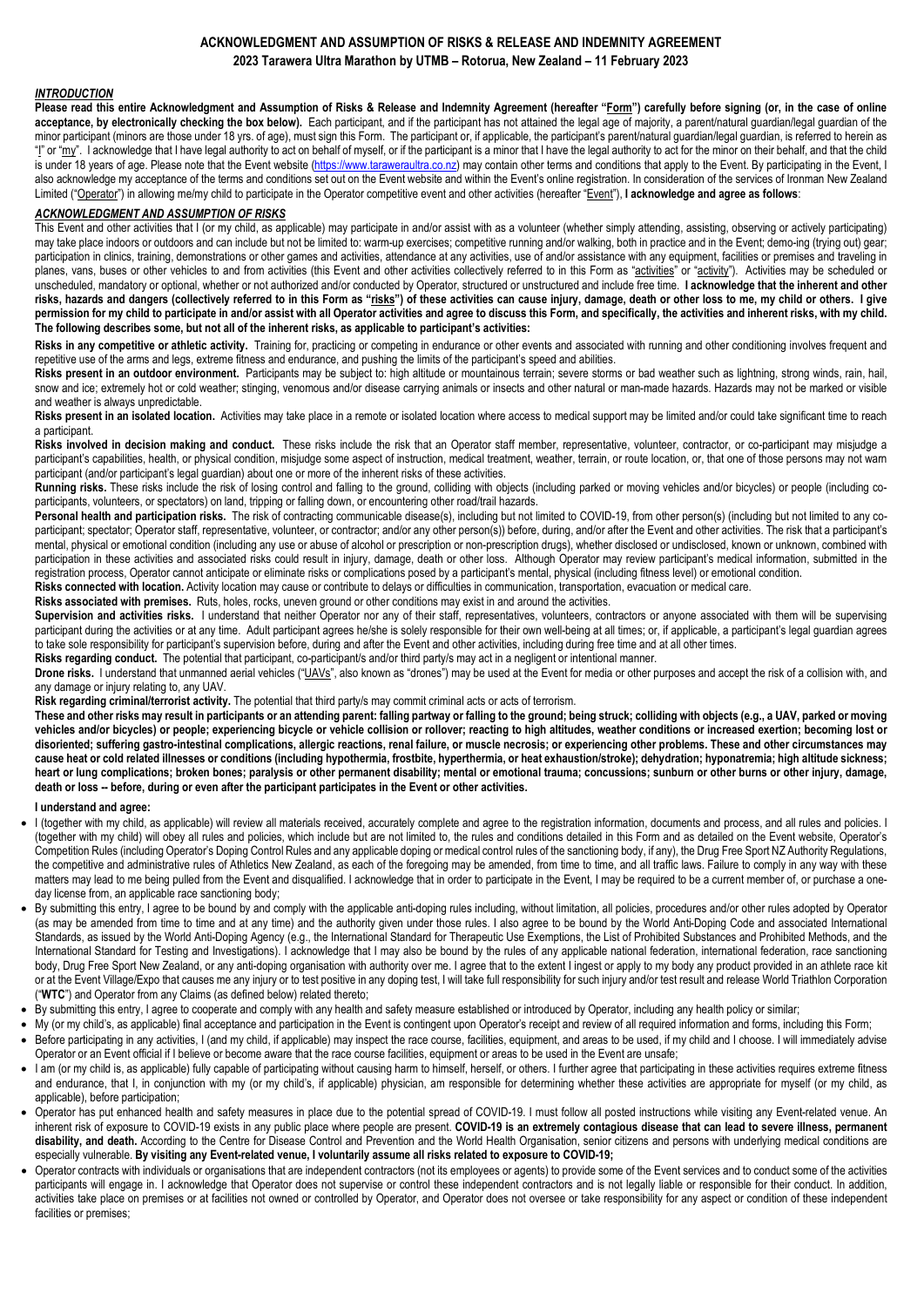- I (together with my child, as applicable) will respect the rights, dignity and worth of every individual at the Event including participants, volunteers and spectators. I will at all times act responsibly and maintain high standards in respect to my language and actions and will not discriminate against any person on any grounds but in particular based on sex, sexual orientation, ethnicity, religion, ability or performance:
- If I wish to withdraw from the Event, or transfer my registration to another distance of the Event, I must do so myself, and the Event specific withdrawal and/or transfer policy set out on the Event website (if any) will apply;
- The information provided in this Form is not exhaustive, other unknown or unanticipated activities, inherent or other risks and outcomes may exist, and Operator cannot assure my (and my child's, if applicable) safety or eliminate any of the risks. I understand I can and should consult Operator representatives if I have further questions about the activities or the associated risks; and
- **I am (or my child is) voluntarily participating, and I (and my child) acknowledge the inherent risks in connection with the activities. Therefore, I agree that I (and my child, if applicable) assume and accept full responsibility for the participant, for the inherent and other risks (both known and unknown) of the activities, and for any injury, damage,**  death or other loss suffered by me or my child, resulting from those inherent and other risks, including but not limited to the risk of my, my child's (if applicable), a co-participant's, **a Released Party's, a spectator's, a volunteer's, and/or a third party's passive or active negligence or intentional or other misconduct.**

### *RELEASE AND INDEMNITY*

**Please read Parts A and B carefully. This Release and Indemnity section contains a surrender of certain legal rights.** 

**Part A: To the extent allowed by applicable law, I for myself (and also for my child participant, if applicable), agree as follows:**

- **To release and not to sue** Operator, WTC, any applicable federation and/or race sanctioning body, Event sponsors, Event organisers, Event promoters, Event producers, race directors, Event officials, Event staff, advertisers, administrators, contractors, vendors, volunteers, any area or district Councils or local bodies of whatever nature in which the Event may be staged, New Zealand Police, NZTA and all property owners and state, city, town, county, and other governmental bodies, and/or municipal agencies whose property and/or personnel are used and/or in any way assist in locations where the activities take place, and each of their respective parent, subsidiary and affiliated companies, assignees, licensees, owners, officers, directors, partners, board members, shareholders, members, supervisors, insurers, agents, employees, volunteers, contractors and representatives and all other persons or entities associated or involved with the activities (individually and collectively referred to in this Form as the "Released Party" and "Released Parties"), with respect to any and all claims, liabilities, suits or expenses (including attorneys' fees and costs) (collectively referred to in this Form as "claim" or "claim/s") that I may have, for any injury, damage, death, lost property, stolen property, or other loss in any way connected with my (or my child's) enrolment or participation in and/or assistance with the activities, including use of and/or assistance with any equipment, facilities or premises, howsoever caused; negligence, whether passive or active, of the Released Parties; any breach by the Released Parties of statutory duty; and/or losses resulting from the inherent or other risks of the activities. I understand I agree here to waive all claim/s I may have (for myself and my child) against the Released Parties and agree that neither I, nor my estate, heirs, assigns or beneficiaries nor anyone else acting on my behalf, will make a claim against the Released Parties for any loss I may suffer, if I (or my child) suffer injury, damage, death or other loss; and
- to defend and indemnify "indemnify" meaning protect by reimbursement or payment) the Released Parties with respect to any and all claim/s brought by or on behalf of me, (my participating child, if applicable) or other family member/s, a co-participant or any other person, for any injury, damage, death, lost and/or stolen property or other loss in any way connected with my, or my child's, enrolment or participation in and/or assistance with the activities, including without limitation use of and/or assistance with any equipment, facilities or premises, howsoever caused; negligence, whether passive or active, of the Released Parties; any breach by the Released Parties of statutory duty; and/or losses resulting from the inherent or other risks of the activities. **This Release and Indemnity section Part A includes but is not limited to claim/s for personal injury or wrongful death (including claim/s related to emergency, medical, drug and/or health issues, response, assessment or treatment), property damage, loss of consortium, breach of contract or any other claim, including claim/s resulting from the negligence of Released Parties, whether passive or active.**

Part B: If the participant is a minor, I (the minor participant's parent) for and on behalf of my participating minor child, agree as follows: I agree here to waive and release, in advance, any claim or cause of action against the Released Parties that would accrue to my minor child for personal injury, including death, and property damage resulting from an inherent risk in the activity.

#### **NOTICE TO THE MINOR CHILD'S NATURAL GUARDIAN**

**READ THIS FORM COMPLETELY AND CAREFULLY. YOU ARE AGREEING TO LET YOUR MINOR CHILD ENGAGE IN A POTENTIALLY DANGEROUS ACTIVITY. YOU ARE AGREEING THAT, EVEN IF THE RELEASED PARTIES USE REASONABLE CARE IN PROVIDING THIS ACTIVITY, THERE IS A CHANCE YOUR CHILD MAY BE SERIOUSLY INJURED OR KILLED BY PARTICIPATING IN THIS ACTIVITY BECAUSE THERE ARE CERTAIN DANGERS INHERENT IN THE ACTIVITY WHICH CANNOT BE AVOIDED OR ELIMINATED. BY**  SIGNING THIS FORM YOU ARE GIVING UP YOUR CHILD'S RIGHT AND YOUR RIGHT TO RECOVER FROM THE RELEASED PARTIES IN A LAWSUIT FOR ANY PERSONAL INJURY, **INCLUDING DEATH, TO YOUR CHILD OR ANY PROPERTY DAMAGE THAT RESULTS FROM THE RISKS THAT ARE A NATURAL PART OF THE ACTIVITY. YOU HAVE THE RIGHT TO REFUSE TO SIGN THIS FORM, AND THE RELEASED PARTIES HAVE THE RIGHT TO REFUSE TO LET YOUR CHILD PARTICIPATE IF YOU DO NOT SIGN THIS FORM.** 

To the extent allowed by applicable law, I agree to indemnify the Released Parties for any attorneys' fees and costs incurred by them in defending a claim or suit brought by or on behalf of my child (whether that claim or suit is initiated by me, my child or another party) that an arbitrator or court determines is barred under applicable law, or, if the claim is withdrawn or dismissed.

# *OTHER PROVISIONS*

**I understand and agree:**

- Any dispute or claim/s I may have arising out of, relating to or in connection with this Form, my enrolment or participation in the activities, or any other aspect of my relationship with Operator: 1) will be governed by New Zealand law (without regard to its "conflict of law" rules) and 2) unless settled by direct discussions, will be determined by binding arbitration as the sole and final remedy for all matters in dispute, in accordance with then-applicable arbitration rules as interpreted and governed by an arbitrator knowledgeable in the field and in commercial matters, acceptable to both the participant and Operator (or, failing that, one nominated by AMINZ – Arbitrators' & Mediators' Institute of New Zealand, shall conduct the arbitration). Further, I acknowledge and agree that any such arbitration shall be conducted in accordance with and shall be subject to the provisions of the Arbitration Act 1996 or any enactment passed in amendment or substitution thereof, and shall be resolved on an individual basis only. Required Venue: I agree that any arbitration proceeding, or any suit or other proceeding must be filed, entered into and/or take place only in Auckland, New Zealand.
- If I am signing as the participant's legal guardian, I have the legal authority to act for the participant and on their behalf. If my guardian status is challenged or found invalid, I will release, agree to defend and indemnify, and not to sue any of, the Released Parties, to the fullest extent allowed by law and per the provisions of this Form, just as if I were the participant's lawful guardian.
- In regard to my or my child's relationship with Operator, I agree that the contents of this Form will take precedence over any other forms or contracts I or my child may sign (for parties other than Operator) in connection with these activities.
- I am fully responsible for the security of my personal possessions at the Event and Organiser will not be liable for the replacement of any personal possessions. To the extent there are situations in which I provide Operator any of my personal property to hold, there may be times such personal property may not be returned to me. I waive any rights to such property and expressly consent to any and all actions Operator may take with respect to such property, including but not limited to, disposal of such property.
- In no event may I (or anyone else on my behalf) without the prior written consent of Operator, its assignees, or its designees: (a) use any intellectual property of WTC and/or its affiliates, including, but not limited to**,** the **IRONMAN®, 70.3®,** Iron Girl**®, IRONKIDS®, Velothon®, Cape Epic®,** 5150®, and Rock 'n' Roll**® marks and names, the "M-Dot" logo, "K-Dot" logo**  (collectively, the "Operator IP") and/or any words or marks that refer to, or are suggestive of, or confusingly similar to, the Event, any Event logo, Event name, Event location, Event date, or Event race distance (collectively, "Event IP"), or (b) sell, market, distribute, or produce any products, events, merchandise, websites, or services that are IRONMAN®-branded, 70.3®branded, Event-branded, or branded or marked using (i) any Event logo, (ii) any Event name, (iii) any Event IP, or (iv) or any Operator IP (including without limitation the word "IRON" or any foreign translation thereof as a prefix for, or component of, any race, event, trade name, trademark, organisation name, club name, or brand of any kind, in each case in any way related to triathlon, triathletes, training, coaching, or any endurance sports).
- The athlete information packets (which contain each athlete's race bib and timing chip) must be picked-up by the registered athlete in person at the scheduled athlete check-in prior to the Event, or as otherwise detailed on the Event website. I hereby acknowledge that photo identification will be required to check-in and pick-up my athlete information packet.
- I authorise and consent to Operator staff, representatives or contractors to conduct such public health safety screening activities by methods selected by Operator. While participating in the Event I agree to comply with any public health and/or safety directions of Operator staff, representatives or contractors, police, government or health authorities. Further, I consent to the collection and use (by Operator staff, representatives or contractors, police, government or health authorities) of my personal information for contact tracing purposes (if required).
- I authorise Operator staff, representatives, contractors or other medical personnel (including but not limited to any medical director(s) of the Event) to obtain or provide medical care for me/my child, to transport me/my child to a medical facility, and to provide treatment (including but not limited to evacuation, hospitalization, blood transfusions, surgery and medications) they consider necessary for my (or my child's) health. I agree to pay all costs associated with that care and transportation. I agree to the release (to or by Operator and any medical director(s) of the Event, any race sanctioning body, insurance carriers, other health care providers and their staff, representatives or contractors) of any medical information or records necessary for treatment, referral, billing or other purposes.
- Operator reserves the right, in its sole discretion, to dismiss any participant from the activities, to deny or revoke entry of any applicant at any time, to issue special entries, and/or to disqualify any participant from the Event. If I or my child is dismissed or departs for any reason, I agree that I am responsible for all costs of early departure whether for medical reasons, dismissal, personal emergencies or otherwise. If my or my child's Event entry application is denied or revoked, I agree that Operator is not responsible for costs incurred or damages suffered by me, my child, or my family in excess of the amount of the entry fee.